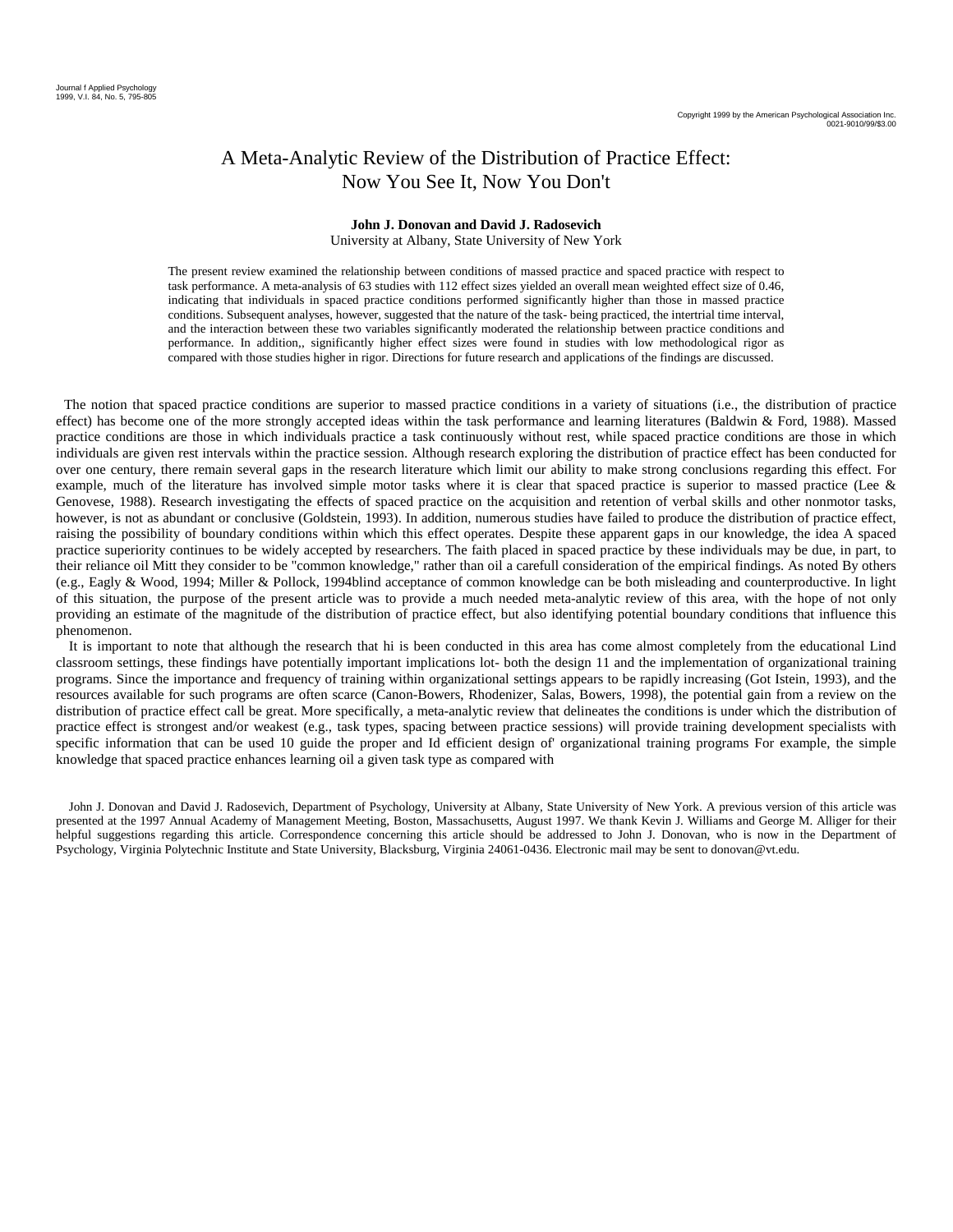massed practice conditions would enable training developers to design their training program in a manner that allows trainees sonic degree of rest between practice sessions. In a( addition, if' the training developer were aware of an "optional" rest period for this task, they could then furtherstruct L re their training program so as to achieve greater levels of trainee learning. Clearly, knowledge of' such factors would allow for the development of more effective and efficient training programs

## Overview of Research on the Distribution of Practice

Research on the distribution of practice peaked around the middle of the century, with a considerable number of studies published from the early 1950s through the late I970s. Since then, research interest has declined sharply as evidenced by the small number of articles on this topic appearing over the last fifteen years. However, theoretical and practical interest in the potential applications of this research has remained strong both within the educational literature (e.g., Adams, 1987; Dempster, 1988) and in the organizational training literature (e.g., Goldstein, 1993; Schneier, Russell, Beatty, & Baird, 1994). Although an exhaustive qualitative review of the literature is beyond the scope of the present article (for such a review, see DempA,r, 1988), we feet it is important to highlight three main characteristics of the published research as they pertain to the present meta-analytic review.

 First, the majority of research conducted within this area It is focused on the learning and performance of simple IT motor tasks. This research has demonstrated that spaced practice conditions are superior to massed practice conditions, but we are still left wondering if this finding will generalize to other more complex, cognitive tasks. Although it is commonly proposed that spaced practice conditions NA ill continue to demonstrate their superiority for complex, cognitive tasks; it has been suggested that the effects of learning for verbal tasks are much more complex than those for motor tasks. Therefore, the effects of distribution of practice may not be as substantial for such cognitive tasks (Goldstein, 1993). Others have suggested that spaced practice may actually hinder task acquisition and retention for nonrnotor tasks. Specifically, shorter rest intervals may enhance performance when the learner is likely to forget critical responses or error tendencies are high (DeCecco, 1968 However, although hypotheses concerning the effects of distribution of practice on nonmotor tasks have been proposed, we have yet to see a convincing

### amount of research that either supports or refutes such claims.

 A second characteristic of past research that is somewhat troubling concerns the apparent lack of concern for the identification of potential boundary conditions that limit or constrain the effectiveness of spaced practice conditions.

Past research has generally focused on either confirming or disconfirming the superiority of spaced practice rather than attempting to understand what factors either (a) optimize or magnify this effect or (b) constrain, negate, or possibly reverse this effect, Clearly, identification of such factors could have important practical implications for organizational training, by not only enhancing the trainee learning that takes place, but also preventing the organization from spending resources on the development of inferior training programs.

A final area of concern relates to the conceptualizations of performance used by researchers. In most studies, task performance has been conceptualized and measured as performance immediately following the end of the practice sessions (i.e., acquisition performance). Very few studies have examined task performance after some period of time has elapsed since the completion of the practice conditions (i.e., retention performance). Further, those researchers who have examined retention performance have varied widely in their operationalizations of retention performance. This lack of structured and consistent empirical examination of retention performance has created considerable confusion. Although researchers generally agree that massed practice is inferior to spaced practice for motor skill acquisition, the effects of the distribution of practice on motor skill retention are much less clear (e.g., Magill, 1985; Sage, 1984). Given that the focus of most organizational training programs is on the application of the skills or knowledge learned at some later time in a potentially different environment (i.e., transfer of training), this omission is clearly an important oversight that must be remedied if the findings on distribution of practice are to be of practical use.

### Previous Meta-Analytic Review

Lee and Genovese (1988) 'conducted an initial metaanalysis examining the effects of distribution of practice on motor skills. They reported that distributed practice not only enhanced acquisition of motor skills compared to massed practice  $(d = 0.96)$ , but also resulted in greater retention than massed practice conditions  $(d = 0.53)$ . However, Newell, Antoniou, and Carlton (1988) suggested that conclusions drawn from this meta-analysis regarding practice effects on retention are premature due to the ambiguous definitions of acquisition and retention that were used. Additionally, Lee and Genovese did not examine the effects of potentially important factors (e.g., task type) that may either constrain or magnify the effects of spaced practice. Clearly, an examination of such factors is necessary before conclusive statements can be made.

Consequently, the objective of the present meta-analysis was not only to provide an overall meta-analytic examination of the distribution of practice effect, but also to provide estimates of the magnitude of the distribution of practice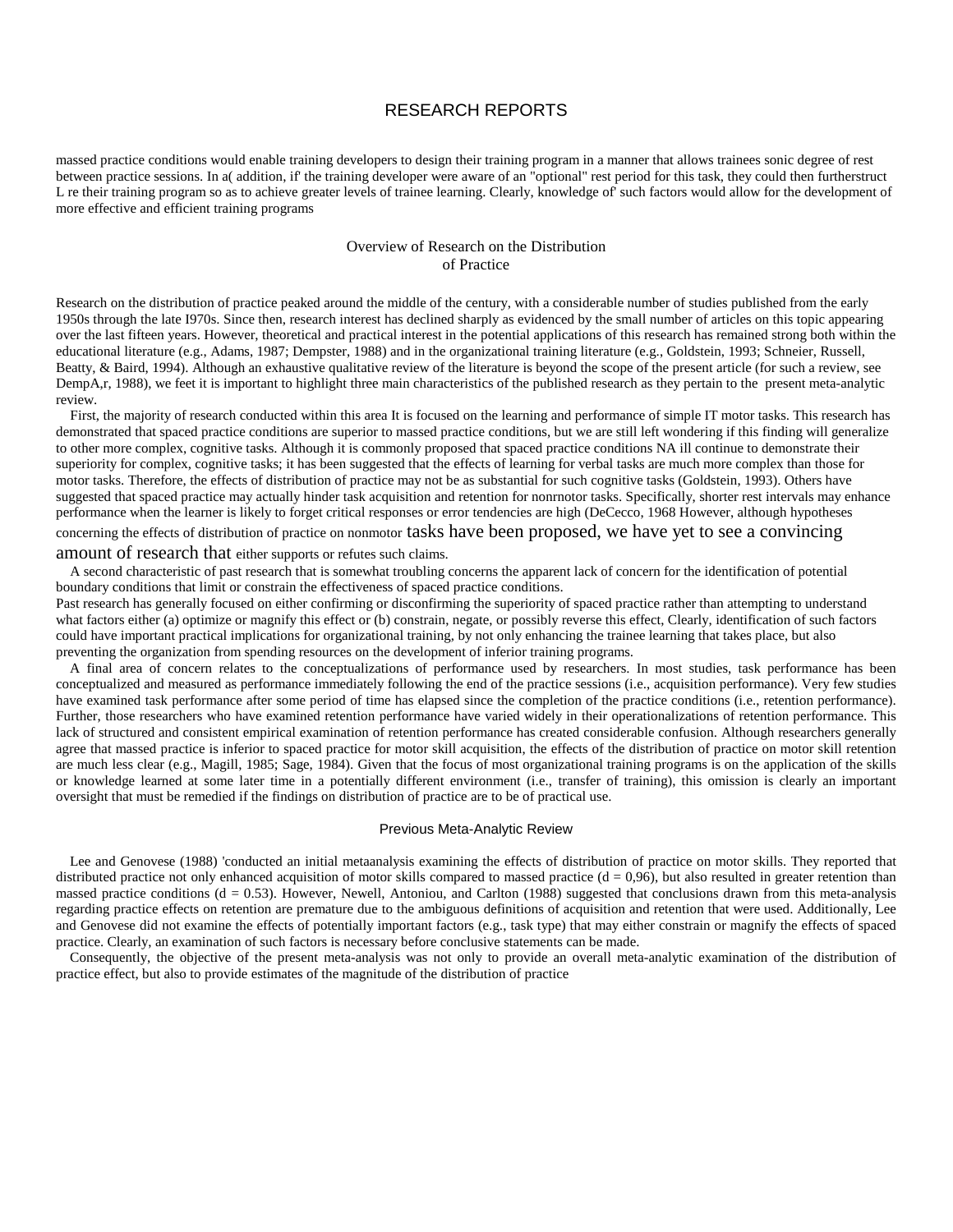effect under several different training scenarios (i.e., different task types, different intertrial intervals, different means of measuring performance). By providing an examination of these various factors that may either increase or reduce the magnitude of the distribution of practice effect, we hope to provide training development researchers and practitioners with specific information that would be of some practical use in designing more effective training programs.

### Method

#### *Literature Search*

Four separate methods were used to locate appropriate studies for use in the present meta-analysis. First, a computer based literature search was conducted in PsycLit (1974-1996), ERIC (1966-1996), and Dissertation Abstracts (1981-1996) using the keywords *massed practice, spaced practice,*  and *distributed practice.* Second, the reference list of the previous meta-analysis (Lee & Genovese, 1988) was reviewed for articles to include in the present meta-analysis. Third, a manual search was conducted in two journals: *Journal of Experimental Psychology* (1913-1996) and *Research Quarterly* (1969-1996). Finally, a citation search was conducted in which the reference sections from previously gathered articles were examined to identify any studies which may have been missed by earlier search methods.

#### *Criteria for Inclusion*

In order for a study to be included in the present quantitative review, several criteria had to be met. First, there had to be the presence of both a massed- and a spaced-practice condition within each study. Because the effect size of interest for the current review was the standardized difference (d) between spacedpractice conditions and massed-practice conditions, studies including only one of the conditions were necessarily excluded from consideration. Massed-practice conditions were defined as those in which subjects received continuous practice on the task of interest with no intertrial interval (i.e., no rest) between practice sessions except when necessary for reasons such as resetting equipment and recording performance scores. Spaced-practice conditions were defined as those in which subjects received practice sessions separated by a time interval beyond that necessary for the practical reasons mentioned above.

The second criterion for inclusion was that the study had to involve the acquisition of some skill or knowledge base on the part of the participants. Additionally, the dependent variable for the study had to be performance (either acquisition or retention) on a task utilizing the previously learned skill or knowledge. Studies using unrelated dependent variables (e.g., training satisfaction, willingness to participate in future training) were discarded. Finally, studies using nonhuman, child, or mentally disabled individuals its participants Were excluded from the analysis in the interest of making the results of the present meta-analysis as generalizable as possible to a typical training setting in the workplace. A total of 63 studies with 112 effect sizes satisfied these inclusionary criteria, which represents a sizable increase in effect sizes relative to the 52 effect sizes utilized by Lee and Genovese (1988).

### Coding of Potentia*l* Moderators and Study Charact*eristics*

For the present meta-analysis, four study characteristics coded as potential moderators of the distribution of practice Each of the variables was independently coded by the These ratings were compared to identify any disparities t occurred concerning the coding for a particular study. degree of initial agreement was obtained (96%), with divergent ratings discussed until air appropriate solution was reached

*Acquisition versus retention performance.* A dichotomous ing was created indicating whether the study had measured subjects' task performance in terms of acquisition or re Acquisition performance was defined as task performance immediately followed the practice sessions. Retention mance was defined as task performance that was separate the practice conditions by at least one day's time (i.e., 24

*Methodological rigor.* The methodological rigor of the was assessed using a nine-item checklist similar to that of T (1981). The nine items reflected study characteristics consid be indicative of the rigor with which the study was caried (Chalmers et al., 1987; Cook & Campbell, 1979; Kerlinger Higher rigor scores indicated a more methodologically ri study. This nine item checklist is presented in the Ap Although the highest possible rigor score was nine points highest score actually obtained from the studies under exam was six  $(n = 2)$ , giving the reader a realistic indication general level of rigor for this research area. Due to the

<sup>1</sup> It should be noted that this increase in effect sizes (112 was accomplished with the addition of a relatively small number studies (16). For many articles included in the present enough data were reported to compute multiple effect sizes multiple effect sizes resulted from: (a) comparison of more one spaced practice condition with the massed practice con (b) data on more than one performance-based dependent variable. and (c) two or more independent studies being reported wit framework of a single article. For the present review, the and third sources were allowed to contribute additional effect sizes to the meta-analysis, while the first source was not. In light fact that the present review allowed studies to contribute multiple effect sizes for all analyses, while Lee and Genovese allowed each study to contribute only one effect size to analyses, this increase in effect sizes is

<sup>2</sup> While some may consider retention performance as mance that is separated from practice by a period of time substantially longer than 24 hr, the studies reviewed here sarily prohibited such a definition of retention performance the nature of these studies. Of the 16 effect sizes for re performance, only 3 contained a practice-performance separation interval of greater than 24 hr, whereas the remaining 13 used an interval of 24 hr. Any analysis of these three effects would be generally uninterpretable due to problems associated with second order sampling error (Hedges & Olkin, 1985). fore, the somewhat limited definition of retention performance used in the present review was born out of necessity.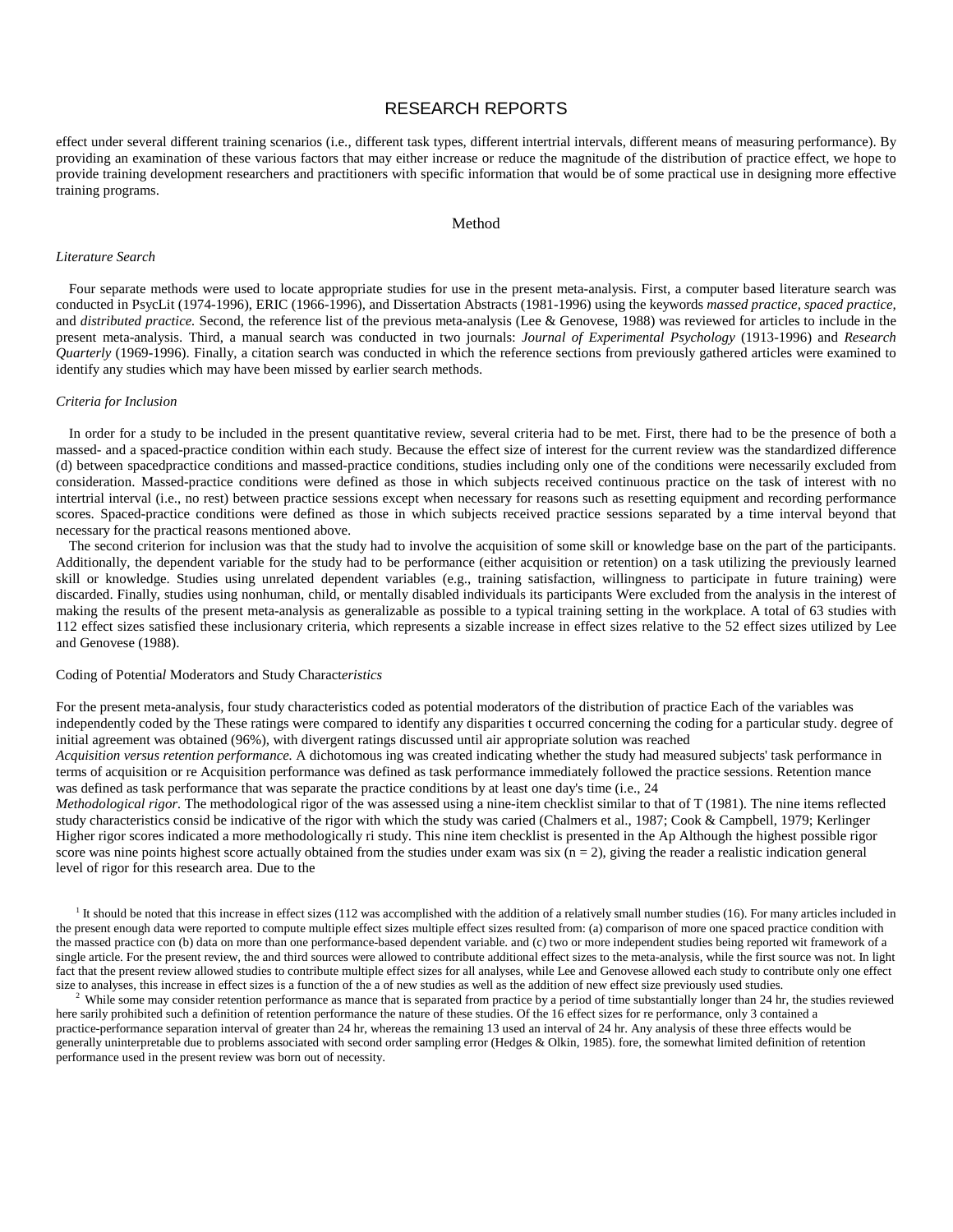number of effect sizes for certain groups (e.g., rigor scores of 6 or ). we collapsed the effect sizes for these six levels into three categories: Rigor Level I (RL I : checklist scores of I or 2,  $k = 14$ ), I I Rigor Level 2 (RL2; scores of 3 or 4,  $k = 69$ ), and Rigor Level 3 (RL3; scores of 5 or 6,  $k = 29$ ).

Task type. Ali important study characteristic that was coded for was the type of task that was being learned during the practice sessions. In particular, we were interested in three aspects of the task being performed: overall complexity, mental requirements,  $\sim$  and physical requirements of tile task. Overall task complexity was defined by the degree to which the task requires a number of distinct behaviors, the number of choices involved in the performance of the task, and tile degree *of* uncertainty involved in performance of the task. The mental requirements of the task were defined in term-, of tile degree to which the task requires the subject to use or demonstrate mental or cognitive skills and abilities in order to perform tile task. The physical requirements of the ask were defined as the degree to which the task requires the subject to use or demonstrate physical skills and abilities in order to perform or complete the task.

Because we were interested in classifying tasks using all three of these dimensions, we decided against using current taxonomies hat focus OD only one *of* these dimensions (e.g., Wood, 1986) to 'ate the various tasks. Instead we chose to use a cluster analysis in lopes of reducing the set of tasks into a usable set of subgroups, with each group defined by scores on the three dimensions menioned above. To accomplish this, a list and short description of ill 28 tasks used by the studies in this meta-analysis was generated and distributed to 95 graduate and undergraduate students from a large university in the northeast oil a voluntary basis. Respondents were asked to rate each of tile tasks along all three of the dimentions. The dimensions of overall complexity, physical requirements, and mental requirements were correlated as follows: overall complexity-ruental requirements,  $r = .61$ ; overall complexity-physical requirements,  $r = .16$ ; mental requirements-physical requirements,  $r = .63$ . The average correlation across judges for these ratings was .61, indicating adequate convergence among he 95 judges. The ratings were used as the basis for a cluster analysis in which the original list of tasks was reduced to four task lusters. To arrive at this final cluster solution, an agglomerative inking procedure was used to create a series of cluster solutions ranging from two task clusters to eight task clusters. These solutions were then examined to determine which cluster formation maximized the within-cluster homogeneity in terms of the three task ratings (overall complexity, physical requirements, and mental requirements) while at the same time maintaining a meaningful degree of heterogeneity in mean dimension ratings across the various clusters.

01' tile seven solutions examined, the four cluster solution was the optimal solution according to these criteria. Cluster I contained tasks with high physical requirements, low mental requirements, and low overall complexity. Cluster 2 contained tasks with high mental requirements, low physical requirements, and average overall complexity. Cluster 3 contained tasks with low mental requirements, high physical requirements, and high overall complexity. Cluster 4 contained tasks with high mental requirements, high physical requirements, and high overall complexity. A list *of* the tasks contained within each of the clusters is presented in Table 1.

*Intertrial interval. A* final study characteristic that was coded for was the intertrial interval that was given to participants under spaced practice conditions (i.e., how much time elapsed between spaced practice sessions). Unfortunately, 24 of the effect sizes previously identified for inclusion in this review failed to report the exact length of this intertrial interval, forcing LIS to drop these effect sizes. Consequently, this resulted in 88 effect sizes for this moderator analysis. Upon examination of the intertrial intervals, it became apparent that they did not represent a continuum of time, but rather represented a series of discrete groupings. More specifically, four discrete time categories emerged: (a) less than I min (Time Interval 1, *k =*  26), (b) between I and 10 min (Time Interval 2,  $k = 3$  1), (c) between 10 min and I hr (Time Interval 3,  $k = 10$ ), and (d) greater than I day (Time Interval  $4, k = 2I$ ). Accordingly, separate effect sizes were generated for each of these intertrial interval categories.

### *Computation of Effect Sizes*

Following Hedges and Olkin (1985), we used g as the effect size index for this review, representing the standardized mean difference in performance between the spaced group and the massed group. These g values were then corrected for bias resulting from small sample size, resulting in a series of *d* values. A positive *d* value indicates that the individuals in the spaced practice condition

## *Missing Table*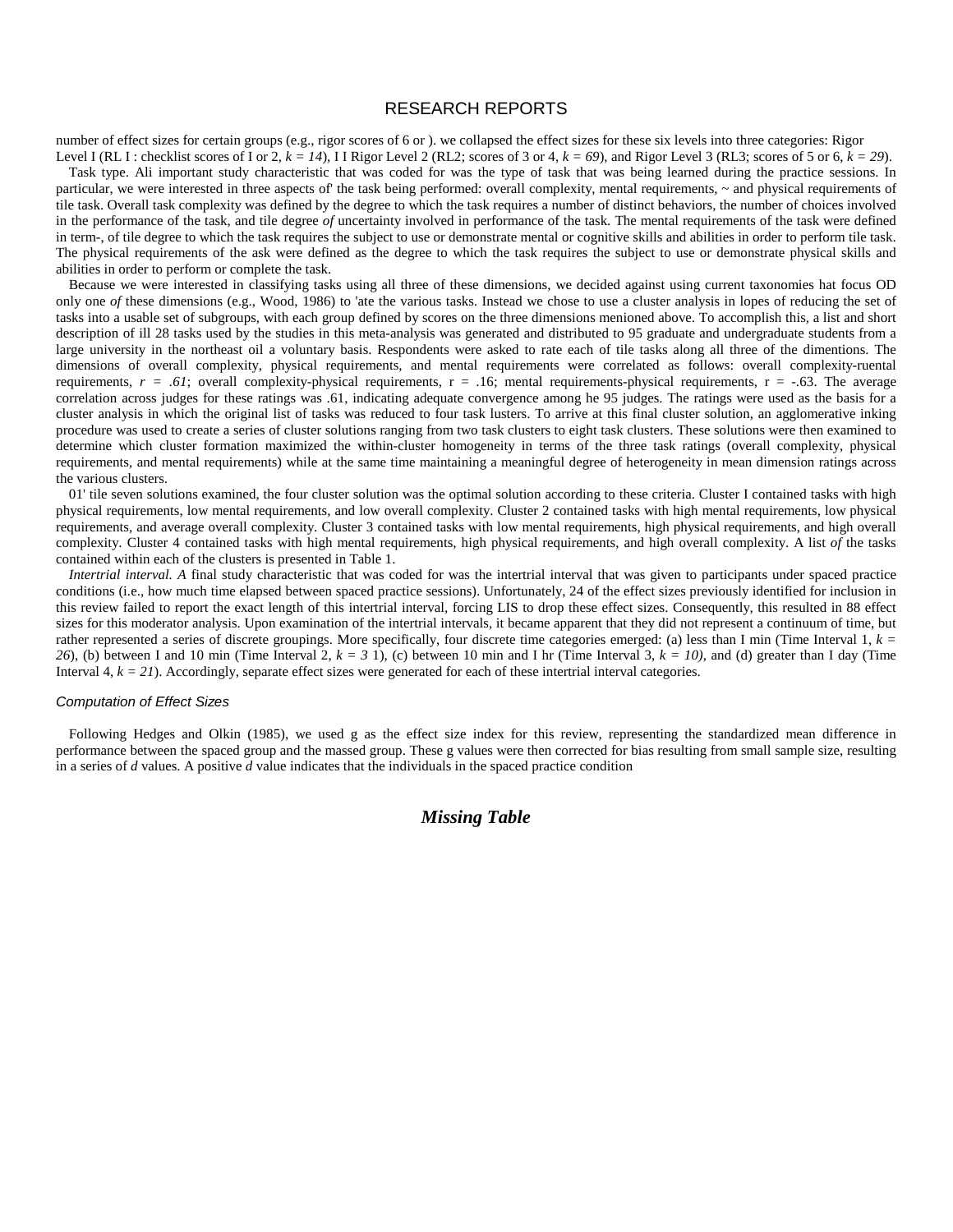performed at a higher level than those in the massed practice condition. Computations for the overall meta-analysis and all subsequent analyses were performed using the meta-analytic program DSTAT (Johnson, 1993).

#### Results

*Overall Effect Size for the Superiority of Spaced Practice* 

The results of the overall meta-analysis and moderator analyses are presented in Table 2. The overall mean weighted effect size was 0.46, with a 95% confidence interval that extended from 0.42 to 0.50. With respect to this overall effect size, several points are worth noting. First, the 95% confidence interval for this effect size does not contain zero, indicating that spaced practice was significantly superior to massed practice in terms of task performance, a finding which is in agreement with the "common knowledge" that has been accepted by many researchers. Second, the overall magnitude of this effect was somewhat smaller than one would expect based on both Lee and Genovese's (1988) meta-analysis and the general consensus that is held within this research area. According to Cohen's (1988) standards, this is considered to be a medium effect size. In contrast, Lee and Genovese's (1988) meta-analysis reported a mean weighted effect size of 0.96, indicating a strong effect for the superiority of spaced practice. Although this discrepancy is relatively large, we felt that this type of result could be expected given the more comprehensive nature of our review in terms of both the variety of tasks studied and the overall number of effect sizes. In fact, the 95% confidence interval for our obtained effect size did not include Lee and Genovese's estimate of 0.96, indicating that the discrepancy between the two is in fact notable. Finaly, significant heterogeneity existed among the 112 effect sizes  $Q(111) = 1025.25$ ,  $p < .01$ , indicating that the stud es reviewed here could not be adequately described by a sin le effect size (Hedges & Olkin, 1985), and thus, a search or potential moderators was warranted.

#### *Moderator Analyses*

*Task type.* Mean weighted effect sizes were generated for each of the four task clusters: Task Cluster I (TC ), Task Cluster 2 (TC2), Task Cluster 3 (TC3), and Task Cluster 4 (TC4), with the results appearing in Table 2. the overall effect sizes for the four task categories were as follows: *dTC1* = 0.97,  $\frac{dTC2}{dTC3} = 0.42$ ,  $\frac{dTC3}{dTC4} = 0.07$ . Simple contrasts among these effect sizes indicated that all of the task cluster effect sizes were significantly different from one another ( $p < .05$ ), with the exception of TC3 and TC4. Therefore, task type appears to play an important role in studying the relationship between massed and spaced practice conditions. More specifically, the overall effect size generated for  $TC1$  ( $d = 0.97$ ) was higher than any of the other task cluster effect sizes (TC2,  $d = 0.42$ ; TC3,  $d = 0.11$ ; TC4,  $d = 0.07$ ). TC I contained tasks that were low in both complexity and mental requimments and high in physical requirements (i.e., tasks predominantly psychomotor in nature). The effect size for this task cluster is almost identical to the *d* obtained by Lee aid Genovese (1988) in their meta-analysis, which concentrated solely on studies using psychomotor tasks (0.97 compared with 0.96). Thus, there is a degree of consistency that

#### Table 2

Summary Table of Mean Weighted Effect Sizes

|                                                                          | $\boldsymbol{k}$ | N    | g    | d    | 95% CI       |
|--------------------------------------------------------------------------|------------------|------|------|------|--------------|
| Overall                                                                  | 112              | 8980 | 0.46 | 0.46 | 0.42/0.50    |
| Rigor level 1<br>Rigor level 2<br>Rigor level 3                          | 14               | 714  | 1.23 | 1.22 | 1.05/1.38    |
|                                                                          | 69               | 6084 | 0.41 | 0.40 | 0.35/0.46    |
|                                                                          | 29               | 2182 | 0.41 | 0.40 | 0.32/0.49    |
| Task cluster 1<br>Task cluster 2<br>Task cluster 3<br>Task cluster 4     | 30               | 2209 | 0.98 | 0.97 | 0.88/1.06    |
|                                                                          | 58               | 4715 | 0.43 | 0.42 | 0.36/0.48    |
|                                                                          | 10               | 781  | 0.11 | 0.11 | $-0.03/0.26$ |
|                                                                          | 14               | 1275 | 0.07 | 0.07 | $-0.05/0.18$ |
| Acquisition performance<br>Retention performance                         | 96               | 7999 | 0.46 | 0.45 | 0.41/0.50    |
|                                                                          | 16               | 981  | 0.52 | 0.51 | 0.39/0.64    |
| Time interval 1<br>Time interval 2<br>Time interval 3<br>Time interval 4 | 26               | 2383 | 0.71 | 0.71 | 0.62/0.79    |
|                                                                          | 31               | 2686 | 0.48 | 0.48 | 0.48/0.55    |
|                                                                          | 10               | 578  | 0.26 | 0.26 | 0.09/0.43    |
|                                                                          | 21               | 2386 | 0.17 | 0.16 | 0.08/0.25    |

*Note.*  $k =$  the number of effect sizes contributing to each effect size estimate;  $N =$  the total sample size used to derive the effect size;  $g =$  the uncorrected mean weighted effect size estimate;  $N =$  the total sample size used<br>weighted effect size estimate for each category;  $d =$  the mean weighted effect size estimate for each case weighted effect size is summarized to each category;  $a =$  the mean confidence interval for each mean weighted effect size.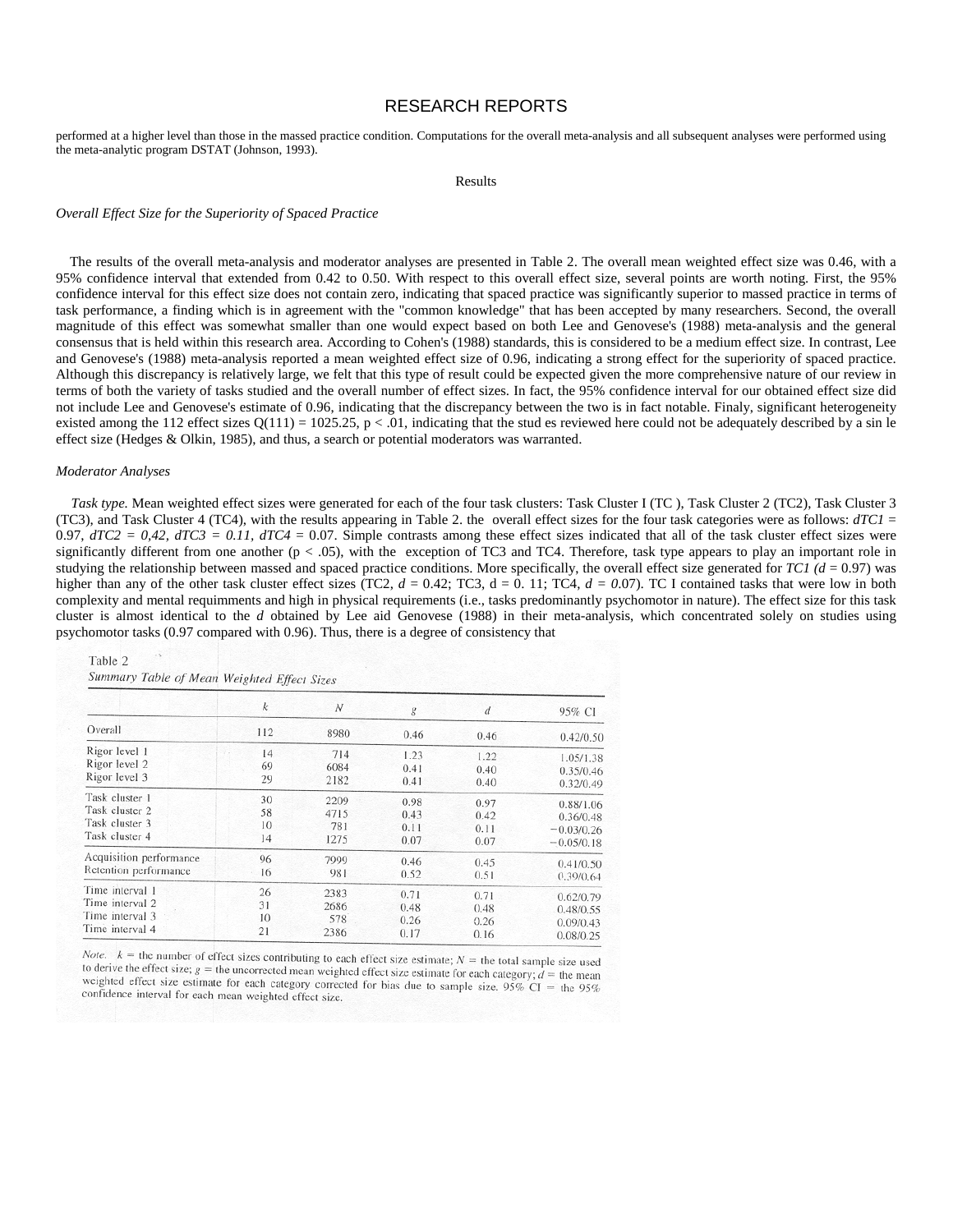emerges when the two meta-analyses are compared, indicating that for these simple motor tasks, spaced practice is clearly superior to massed practice. However, it should be noted that this consistency may be due in part to the considerable overlap of studies used in the previous meta-analysis and the studies used within TCI in the present meta-analysis. According to Cohen (1988), the effect size 'or TCI represents a strong effect, while the remaining effect sizes would be classified as moderate for TC2, and weak for TC3 and TC4.

 In order to more clearly determine which task dimensions influenced the effectiveness of distribution of practice, we computed semipartial correlations (holding the other dimentions constant) between overall ratings for our three task dimensions with the observed study level effect sizes. The results of this analysis indicated that overall complexity was negatively and significantly correlated with the effect sizes generated  $(r = -.25, p <$ .05). Mental and physical requirements of the task were not significantly correlated with the effect sizes ( $p > .35$ ). Thus, the overall complexity of the task appears to be a key factor in determining the overall superiority of spaced practice over massed practice. Tasks high in overall complexity were associated with smaller mean differences between spaced and massed practice conditions.

 *Acquisition and retention performance.* Separate effect sizes were computed for those studies using retention measures of performance and those using acquisition measures A performance, with the results presented in Table 2. The effect sizes were: dacquisition  $= 0.45$ , dretention  $= 0.51$ . These effect sizes were not significantly different from one another,  $QB(1) = 0.86$ ,  $p > .35$ . Thus, it appears that the distribution of practice effect does not differ for acquisition And retention performance, exhibiting a moderate effect size in both cases. However, it should be noted that this equivilence of effect sizes may be due in part to the definition of retention performance utilized in the present review. More specifically, 24 hours may not be a sufficient interval between practice and performance to truly assess retention performance.

 *Methodological rigor.* Separate effect sizes were calculated for the three rigor categories, RL I, RL2, and RL3. The results are presented in Table 2. The effect sizes generated for these three categories are as follows:  $dRL = 1.22$ ,  $dRL = 0.40$ ,  $dRL = 0.40$ . Simple contrasts among these effect sizes revealed that the RLI effect size was significantly different from the effect sizes for both RL2 and RL3,  $QB(1) = 86.04$  and 74.77, respectively,  $p <$ . '01. The effect sizes generated by RL2 and RL3 were not significantly different from one another, QB(1) = 0.00, p > .70. Thus, higher levels of methodological rigor are associated with smaller effect sizes. In fact, the correlation between the original methodological rigor scores and the effect sizes generated by the studies under review was significant  $(r = -1.17, p < .05)$ , lending further support to the results of this moderator analysis.

 *Intertrial interval.* Mean weighted effect sizes were calculated for each of the four intertrial interval categories: Time Interval I (TI1), Time Interval 2 (T12), Time Interval 3 (T13), and Time Interval 4 (T14). The results are presented in Table 2. The overall effect sizes are as follows:  $dT \sim$  $0.71$ ,  $dT12 = 0.48$ ,  $dT13 = 0.26$ , and  $dT14 = 0.16$ . Simple contrasts among these effect sizes revealed that the TII effect size was significantly higher than the effect sizes generated for T12, T13, or T14, QB(1) = 14.83, 21.47, and 77.51, respectively,  $p < .05$ , and that T12 was significantly higher than T14, QB(l) = 28.53,  $p < 0.05$ . It appears that as the intertrial interval between spaced practice conditions becomes shorter (moving closer to the massed practice conditions), the resulting standardized mean differences between these groups actually tend to increase (from 0.16 to 0.71). This finding is somewhat contrary to what one might expect given the traditional view on the distribution of practice. If, in fact, the time period between the practice sessions is what makes spaced practice conditions superior to massed practice conditions, then one would expect that shortening this time interval would be associated with a decrease in effect sizes, indicating the superiority of spaced practice. One potential reason for this observed relationship is that for the tasks examined in this review (many of which were relatively simple motor tasks), a relatively short rest period may be all that is needed by participants in the spaced practice conditions. Any additional time between practice sessions may actually have been detrimental to their subsequent performance. In other words, it may not be the case that "more is better" with respect to intertrial time intervals, but rather there are different "optimal" intertrial time periods for different types of tasks. If this were in fact the case, then an examination of only the overall means for the different time intervals could be potentially misleading because task specific influences on the relationship between the intertrial interval and the effect size are obscured. A more appropriate analysis would be to look at the effects of these different intertrial intervals within the context of a single task type.

#### *Exploratory Moderator Interaction Analysis*

In order to provide a more appropriate examination of the findings concerning intertrial time interval, an exploratory moderator interaction analysis was conducted in which each level of the time interval variable (TII-TI4) was crossed with each of the task cluster variables (TC I-TC4), resulting in a 4 X 4 matrix of effect sizes presented in Table 3. An examination of these effect sizes provides some support for the proposition that task type moderates the relationship between the intertrial interval and the effect size. Specifically, TC1 and TC2 (the only task categories for which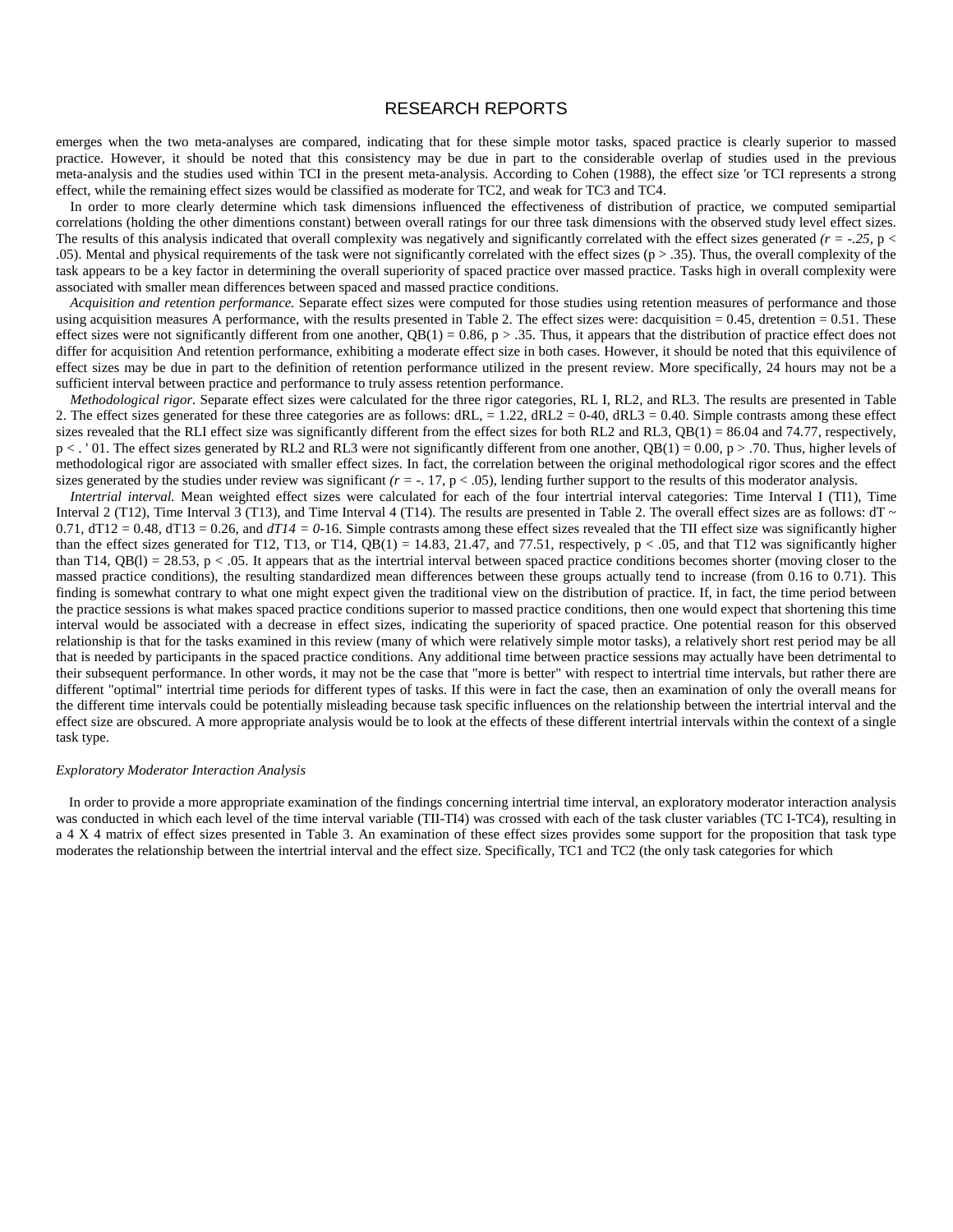# *Missing Table*

meaningful comparisons can be made across two or more time intervals) demonstrate a pattern of effect sizes that is consistent with this notion of different optimal time intervals for different tasks. For TC 1, TI I resulted in a d of 1. 19, indicating a strong effect.. However, when moving to T12 within the same task cluster, the effect size dropped significantly, QBM =  $18-13$ , p < .01, to 0.76, suggesting that TI1 is the optimal intertrial interval for this particular task cluster. In contrast, for TC2 we found that the effect size generated within the T12 category was significantly higher than the effect size generated by T11, OBM = 28.65,  $p < .01$ . In addition, when the time interval is extended (T14) we found a significant drop in the effect size (0.77 vs. 0.26), QBM = 33.23, p < .01, suggesting that T12 appears to be. the optimal intertrial time interval for this particular task cluster. A potentially more interesting finding is that, in some cases (TC3-TI3 and TC4-TI4), certain intertrial intervals actually appear to negate the beneficial effects of spaced practice conditions for certain tasks. Although the small number of effect sizes for some of the cells in this interaction analysis hampers our ability to draw firm conclusions concerning the nature of this interaction, the results of this analysis nonetheless provide an interesting direction to be explored by future research.

#### Discussion

The purpose of the present review was to metaanalytically examine the distribution of practice effect with respect to task performance. An overall effect size of 0.46 was obtained indicating that individuals in spaced practice conditions outperformed those in massed practice conditions by almost one half of a standard deviation. Perhaps more interesting were the findings that the type of task being practiced, the length of the intertrial time interval, and the interaction of these two factors played an important role in determining the magnitude of the distribution of practice effect. Correlational analyses revealed that the overall complexity of the task being practiced was negatively related to the magnitude of the study level effect sizes (i.e., tasks high in overall complexity were associated with smaller effect sizes). Although the influence of task type has been proposed by researchers to be a potentially critical boundary condition of the superiority of spaced practice, the results, of the present review provide actual empirical evidence to support this notion. The strong distribution of practice effects previously reported appears to be limited to relatively simple tasks. The results also indicated that the optimal intertrial interval appears to partially be a function of the type of task being learned. Paradoxically, stronger effects were found for simple tasks when using very brief rest periods. For more complex tasks, including those that are representative of organizational training settings, longer rest periods appeared to be more beneficial for task learning. These findings indicate that one should be aware that the type of task being practiced and the amount of time given between practice sessions can have a profound effect on the overall superiority of spaced practice over massed practice In addition, it was found that studies low in methodological rigor tended to report larger effect sizes than those studies that were moderate or high in methodological rigor.

### *Implications of Findings*

 Our findings have implications for the development and implementation of organizational training programs and suggest that the optimal design of training programs will depend on factors Such as the type of task being learned. The magnitude of the distribution of practice effect for certain task types (e.g., Task Cluster I and Task Cluster 2) suggests that the benefits that could be realized through he use of spaced practice condition could be quite substantial al. For example, Goldstein (1993) noted that the lecture ire method is one of the more commonly used training methods in organizations when attempting to teach employees factual knowledge. According to the classifications utilized in the present review, the learning Of factual knowledge via a lecture would fall into Task Cluster 2, with a resulting effect size of 0.42. Thus, according to these results, we could expect an increase in learning of approximately one halt of a standard deviation with a lecture method through the Ise of spaced material presentation as opposed to massed material presentation. Similarly, distance learning accomplished via the Internet Could also be considered to be a part of Task Cluster 2 and thus would demonstrate a similar effect size. Thus, the simple transition from massed material presentation to spaced material presentation sessions with these two training methods Could have a relatively large impact on the amount of learning that Occurs as a result of the training sessions. Given the popularity of lectures a; a training method, as well as the increasing popularity of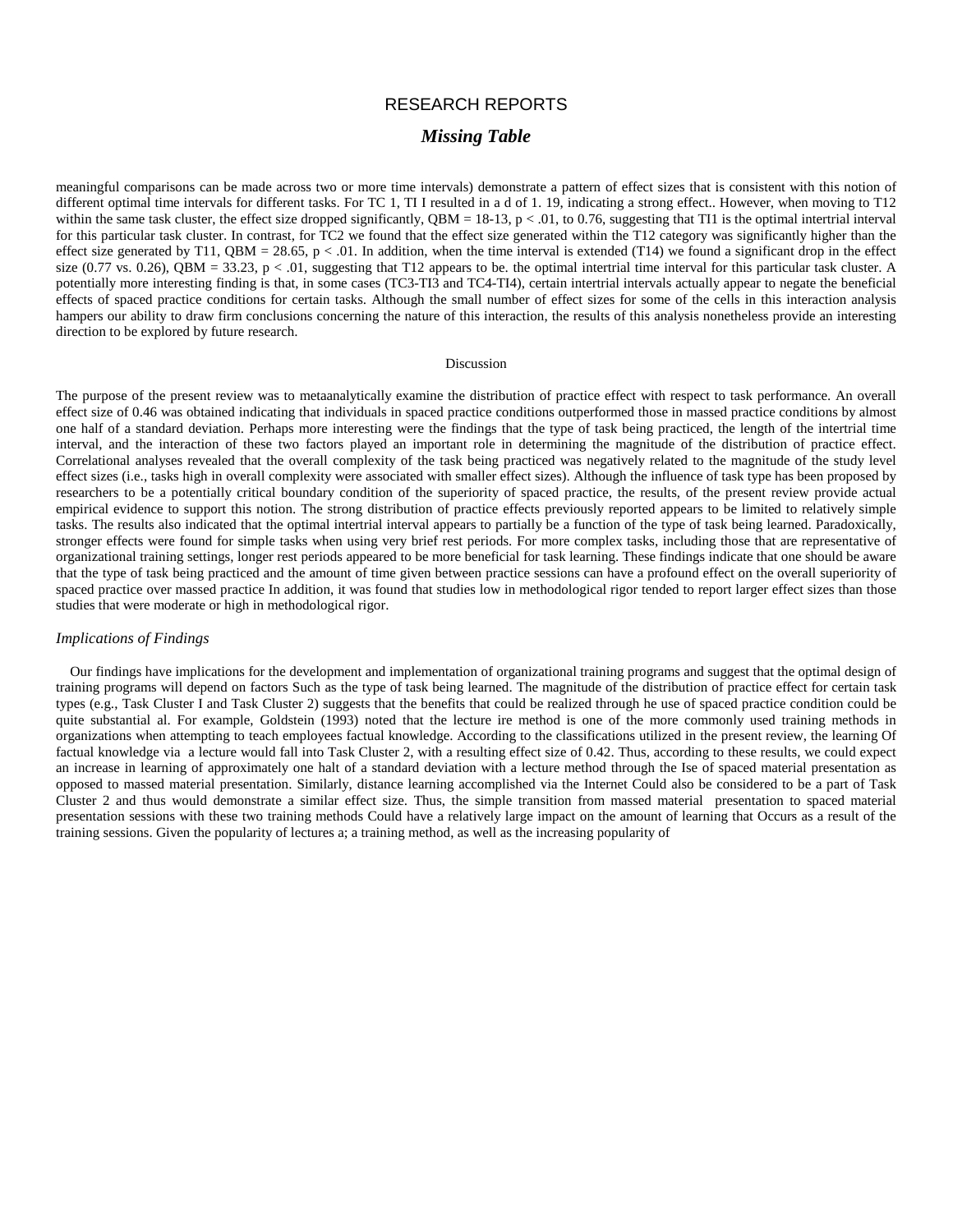Web-based distance learning, it becomes clear that the results of the present review have important implications for the design of such programs. A second implication to be drawn from the present review is that future research should be directed towards identifying additional boundary conditions under which the ( distribution of practice effect operates (e.g., initial level of trainee ability). Clearly, there is no one "universal effect" resulting from the distribution of practice. In addition, future research should be directed at areas that have been relatively unexplored, such as the effects of distribution of I practice on retention measures of performance. Considering tie increased attention being given to the transfer of training in the workplace (e.g., Baldwin & Ford, 1988), this sort of information could have potentially large implications for the design of organizational training environments.

### *Limitations of the Current Review*

One important limitation of the current review is that we were unable to code for other potentially important moderator variables of the distribution of practice effect. Factors such as the motivation of the participants to perform the task and what the participants were asked to do during the intertrial interval could impact the distribution of practice effect. Unfortunately, this type of information was rarely included within the study reports used for the present review. A second limitation is that we were unable to examine other facets of task performance that are directly relevant to I the organizational training environment, such as long-term retention performance and the actual degree to which the I nowledge or skills learned through either massed or spaced practice are transferred back to the job. Clearly such information would have provided additional insight into the distribution of practice phenomenon.

 In closing, we emphasize that although the current metanalysis confirms the superiority of spaced practice over imassed practice under certain conditions, this relationship is not as strong or pervasive as many researchers in the past I have been inclined to accept. In fact, under certain conditions, this effect may even disappear or reverse itself. The results of the present review should be used by future I researchers to further delineate the boundaries of the distribution of practice effect, as well as develop theoretical models to guide research in this area.

#### **References**

References marked with an asterisk indicate studies included in the meta-analysis.

\* Abrams, M. L., & Grace, J. K. (1976). Effects of practice and positive variables in acquisition of a complex psychomotor skill. *Perceptual and Motor Skills, 403,* 203-211.

\* Adams, J. A. (1952). Warm-up decrement in performance on the pursuit rotor. *American JournalPsychology, 65,* 404-414.

Adams, J. A. (1987). Historical review and appraisal of research on the learning, retention, and transfer of human motor skills. *Psychological Bulletin, 101,* 41-74.

\* Albert, 1. B., Simmons, J., & Walker, J. (1974). Massed and spaced practice in alpha enhancement. *Perceptual and Motor Skills, 39,* 1039-1042. \* Ammons, C. H. (1960). Temporary and permanent inhibitory effects associated with acquisition of a simple perceptual motor *skill. Journal of General Psychology, 62,* 223-245.

\* Ammons, R. B., & Willig, L. (1956). Acquisition of motor *skills:* IV. Effects of repeated periods of massed practice. *Journal of Experimental Psychology, 51, 1 J* 8 -126.

\* Ash, P. (1950). The relative effectiveness of massed versus spaced film presentation. *Journal of Educational Psychology, 41,* 19-30.

Baldwin, T. T., & Ford, J. K. (1988). Transfer of training: A review and directions for future research. *Personnel Psychology, 41,* 63-105.

\* Bauml, K. H. (1,991). Experimental analysis of storage and peripheral processes involved in retroactive inhibition: The effect of presentation mode. *Acta Psychologica, 77,* 103-119.

\* Bilodeau, E. A. (1952). Massing and spacing phenomena as functions of prolonged and extended practice. *Journal of Experimental Psychology, 44,*  108-113.

\* Bird, C. P. (1987). Influence of the spacing of trait information on impressions of likability. *Journal of Experimental Social Psychology, 23,* 481-497.

\* Bloom, K. C., & Shuell, T. J. (1981). Effects of massed and distributed practice on the learning and retention of second language vocabulary. *Journal of Educational Psychology, 74,* 245-248.

\* Bouzid, N., & Crawshaw, C. M. (1987). Massed versus distributed word processor training. *Applied Economics,* 18, 220-222.

\* Bozwell, J. J. (1971). Effects of three levels of interpolated activity on the acquisition of a simple motor skill. *Perceptual and Motor Skills, 32,* 35-42. \* Browning, M., Brown, D. E., & Washburn, M. F. (1913). The effect of the interval between repetitions on the speed of learning a series of movements. *American Journal of Psychology, 24,* 580-583.

Canon-Bowers, J. A., Rhodenizer, L., Salas, E., & Bowers, C. A. (1998). A framework for understanding pre-practice conditions and their impact on learning. *Personnel Psychology, 51,* 291320.

\* Carron, A. V. (1969). Performance and learning in a discrete motor task under massed versus distributed practice. *Research Quarterly, 40,* 481-489. \* Carter, J. F., & Carrier, C. (1976). Prose organization and recall. *Contemporary Educational Psychology, 1,* 329-345.

Chalmers, T. C., Berrier, J., Sacks, H. S., Levin, H., Reitman, D., & Nagalingharn, R. (1987). Meta-analysis of clinical trials as a scientific discipline: 11. Replicate variability and comparison of studies that agree and disagree. *Statistics in Medicine, 6,* 733744.

\* Ciccone, D. S. (1973). Massed and distributed item repetition in verbal discrimination learning. *Journal of Experimental Psy*chology, 101, 396-397.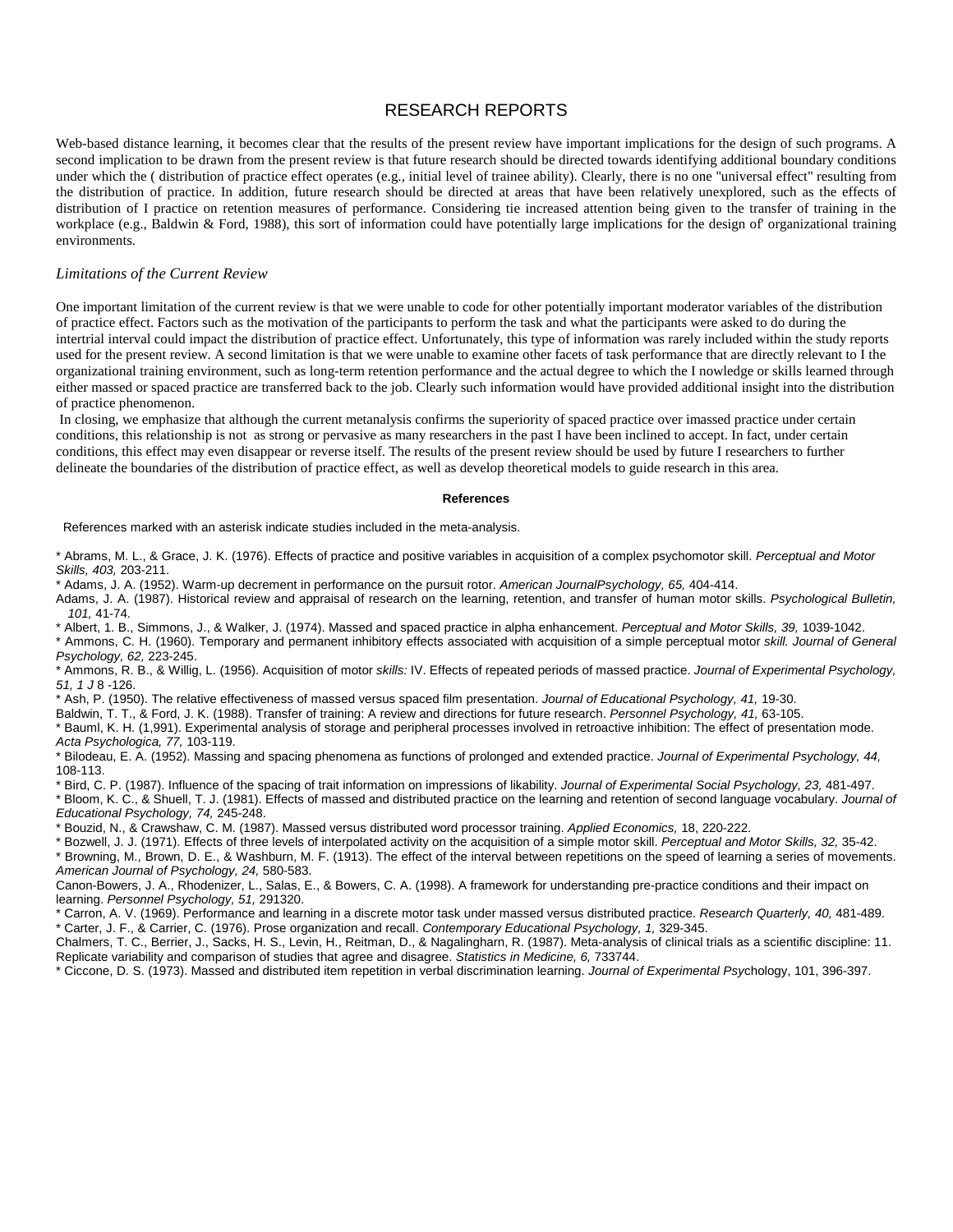- Cohen, J. (1988). Statistical power analysis for the behavioral sciences (2nd ed.). Hillsdale, NJ: Erlbaum.
- Connor, A., Franzon, M., & Sharp, B. (1988). Effects of practice and differential instructions on stroop performance. International Journal of Clinical Neuropsychology, 10, 1-4.
- Cook, T. D., & Campbell, D. T. (1979). Quasi-experimentation: Design and analysis issues for field settings. Boston, MA: Houghton Mifflin.
- DeCecco, J. P. (1968). The psychology of learning and instruction: Educational psychology. Englewood Cliffs, NJ: Prentice Hall.
- Dempster, F. N. (1988). The spacing effect: A case study in the failure to apply the results of psychological research. American Psychologist, 43, 627-634.
- \* Dey, M. K., & Ammons, R. B. (1956). Stimulation-maturation prediction of distribution phenomena in compensatory pursuit. Canadian Journal of Psychology, 10, 139-146.
- \* Dietrich, J. M., & Payne, R. B. (1986). An experimental test of inhibition and consolidation theories of spaced practice effects. Perceptual and Motor Skills, 63, 1051-1057.
- \* Drowatzky, J. N. (1970). Effects of massed and distributed practice schedules upon the acquisition of pursuit rotor tracking by normal and mentally retarded subjects. Research Quarterly. 41. 32-38.
- \* Duffy, T. M., Montague, W. E., Labbs, G. J., & Hillix, W. A. (1975). The effects of overt rehearsal on motor short-term memory. Journal of Motor Behavior, 7, 59-63.
- Dunham, P. (1976). Distribution of practice as a factor affecting learning and/or performance. Journal of Motor Behavior, 8, 305-307
- \* Dyer, J. W., & Kulhavy, R. W. (1974). Sequence effects and reading time in programmed learning. Journal of Educational Psychology, 66, 57-61.
- Eagly, A. H., & Wood, W. (1994). Using research syntheses to plan future research. In H. Cooper and L. V. Hedges (Eds.), The handbook of research synthesis (pp. 485-500). New York: Russell Sage Foundation.
- Ericksen, S. C. (1942). Variability of attack in massed and distributed practice. Journal of Experimental Psychology, 31,  $339 - 345$
- \* Foma, E. (1983). Word processing text editing: Massed versus spaced practice. Journal of Studies in Technical Careers, 5,  $19 - 26.$
- \* Glover, J. A., & Corkill, A. J. (1987). Influence of paraphrased repetitions on the spacing effect. Journal of Educational Psychology, 79, 198-199.
- Goldstein, I. M. (1993). Training in organizations: Needs assessment, development, and evaluation. Pacific Grove, CA: Brooks-Cole Publishing.
- \* Grote, M. G. (1992). Massed versus distributed practice in high school physics. Unpublished doctoral dissertation, University of Cincinnati.
- Hedges, L. V., & Olkin, I. (1985). Statistical methods for metaanalysis. Orlando, FL: Academic Press.
- \* Houland, C. I. (1949). Experimental studies in rote-learning theory: VIII. Distributed practice of paired associates with varying rates of presentation. Journal of Experimental Psychology, 39, 714-718.
- \* Huang, K. L., & Payne, R. B. (1977). Transfer of reactive inhibition. Journal of Motor Behavior, 9, 293-300.
- \* Izawa, C. (1978). Effects of two retention interval componerts on performance differences between study-test and anticipation methods in paired associate learning. Scandinavian Journal Psychology, 19, 151-158.
- \* Izawa, C. (1979). Toward a comprehensive theory of variable differences and differential spaced practice effects between anticipation and study-test methods. Journal of General Psychology, 100, 63-68.
- \* Izawa, C. (1981). The retention interval model: Qualitative and quantitative examinations. Japanese Psychological Research. 23. 101-112.
- Johnson, B. T. (1993). DSTAT 1.10: Software for the metaanalytic review of research literatures [Computer softward]. Hillsdale, NJ: Erlbaum.
- Kanfer, R., Ackerman, P. L., Murtha, T. C., Dugdale, B., Nelson, L. (1994). Goal setting, conditions of practice, and task performance: A resource allocation perspective. Journal of Abplied Psychology, 79, 826-835.
- Kerlinger, F. N. (1986). Foundations of behavioral research. Harcourt Brace.
- \* Kientzle, M. J. (1946). Properties of learning curves under distributions of practice. Journal of Experimental Psychology, 36,  $187 - 211$
- \* Kientzle, M. J. (1949). Ability patterns under distributed pra tice. Journal of Experimental Psychology, 39, 532-537.
- \* Kleinman, M. (1976). The effects of practice distribution on the acquisition of three discrete motor skills. Research Quarterly, 47, 672-677.
- \* Kleinman, M. (1980). Distribution of practice and pretask ability in the acquisition of three discrete gross motor skills. Perceptual and Motor Skills, 51, 935-944.
- \* Lavassani, M. L. (1986). Reminiscence as a function of massed and distributed practice in motor tasks. Unpublished doctoral dissertation, Texas Women's University.
- Lee, T. D., & Genovese, E. D. (1988). Distribution of practice in motor skill acquisition: Learning and performance effects reconsidered. Research Quarterly, 59, 277-287.
- Magill, R. A. (1985). Motor learning: Concepts and applications (2nd ed.). Dubuque, IA: Brown.
- \* McBride, D. K., & Payne, R. B. (1980). The sex difference in rotary pursuit performance: Aptitude or inhibition? Journal of Motor Behavior, 12, 270-280.
- \* McCaffrey, R. J., & Payne, R. B. (1977). Interaction of sex and practice distribution effects. Bulletin of the Psychonomic So ety, 10, 382-384.
- \* Metalis, S. A. (1985). Effects of massed versus distributed practice on acquisition of video game skill. Perceptual and Motor Skills, 61, 457-458.
- Miller, N., & Pollock, V. E. (1994). Meta-analytic synthesis for theory development. In H. Cooper and L. V. Hedges (Eds.),  $\mathit{The}$ handbook of research synthesis (pp. 457-483). New York: Russell Sage Foundation.
- Mumford, M. D., Costanza, D. P., Baugham, W. A., Threelfall, Y. K., & Fleishman, E. A. (1994). Influence of abilities on performance during practice: Effects of massed and distributed practice. Journal of Educational Psychology, 86, 134-144.